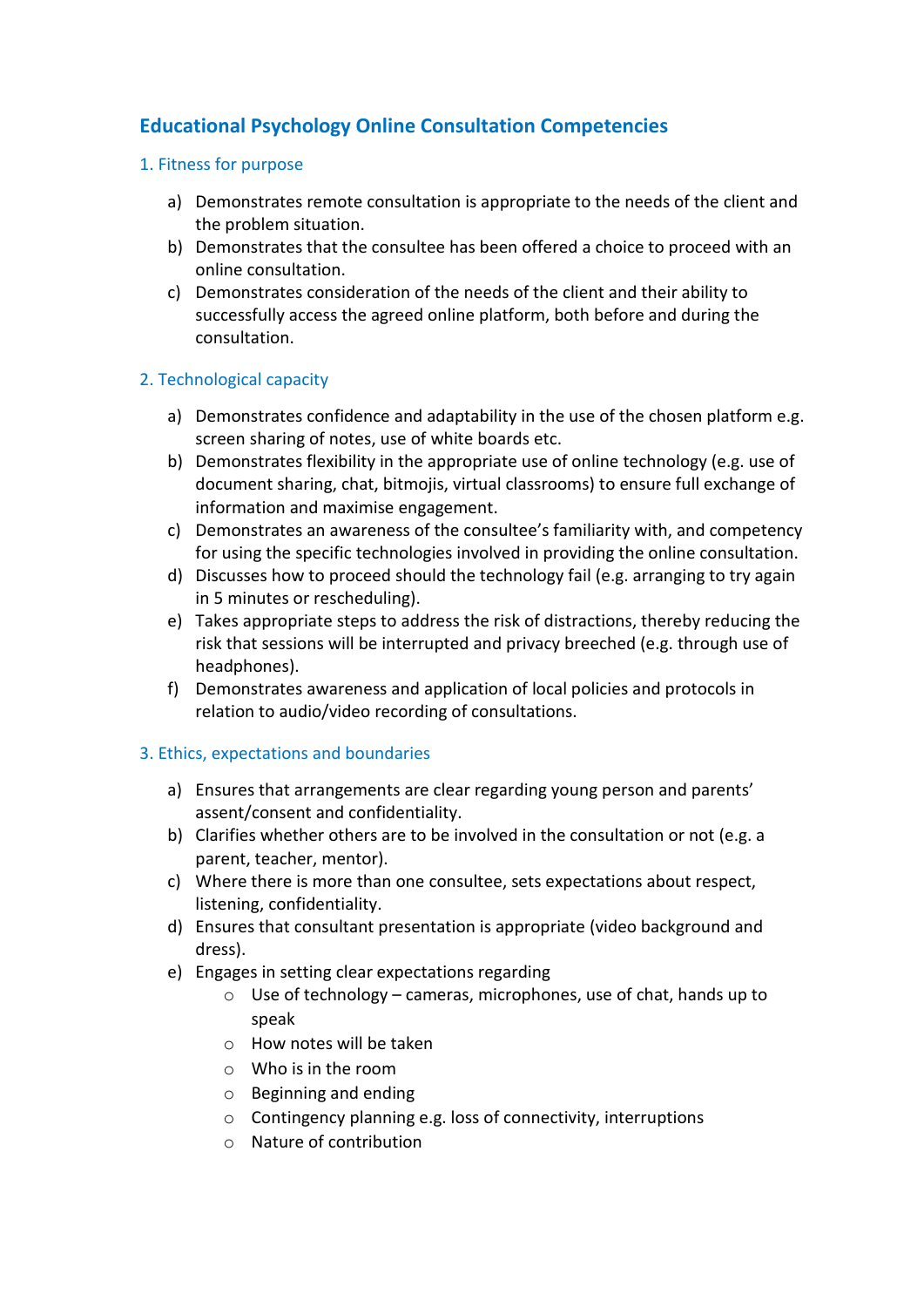#### 4. Risk assessment and management

- a) Evidences that all reasonable efforts to offer a complete and clear description of the psychological services provided have been made.
- b) Checks with young person's school that they are in agreement with online consultations and identifies an adult who is accessible and contactable, should concerns arise.
- c) Acts appropriately if an issue arises in relation to risk; addressing it with the child/young person/their carer/teacher where necessary.
- d) Demonstrates consideration of potential threats to the integrity of data and information and take reasonable steps to ensure that security measures are in place for protecting and controlling access to data.
- e) Clarifies the security conditions, how data will be stored and for how long.

#### 5. Consultation

- a) Adapts oral communication skills to set appropriate pace and shows awareness of non-verbal communication (e.g. enhancing eye-contact through interaction with the camera).
- b) Reflects on and clarifies understanding at regular points during online discussions.

#### 6. Assessment

- a) Selects assessment materials that are fit for purpose.
- b) Demonstrates an awareness of, and consideration for, publisher restrictions on the use of assessments online and threats to the reliability and validity of assessments that do not follow the standardisation protocols.
- c) Presents the rationale for the assessment chosen and details any adaptations that are being made in the light of the delivery method.
- d) Demonstrates the ability to communicate the assessment results clearly, in either oral, written or diagrammatic form, paying attention to any potential impact that the assessment platform may have had.

#### 7. Intervention and Evaluation

- a) Demonstrates the ability to plan an intervention which is suitable for online delivery (e.g. a therapeutic intervention such as CBT), and which is clearly derived from the assessment information and formulation.
- b) Demonstrates the ability to plan an intervention online which is suitable for faceto-face delivery, which is clearly derived from the assessment information and formulation.
- c) Seeks feedback from the consultee about both the content and the process of the online consultation.
- d) Seeks to identify ways of assessing progress and outcomes from the point of view of the child/young person, as well as significant others in their life where appropriate, such as parents/carers, teachers. This may require adaptation of existing tools and measures for online use.